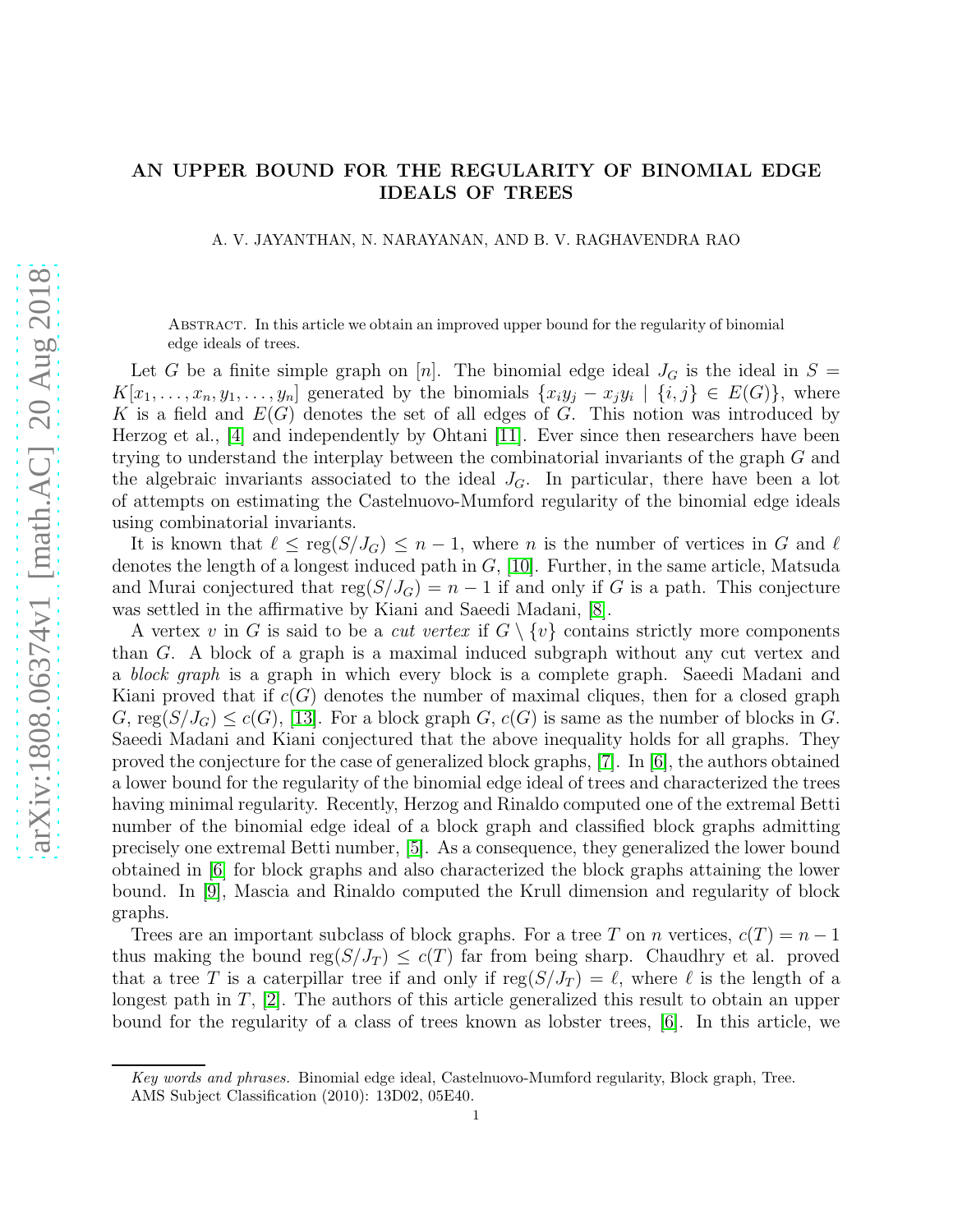obtain an improved upper bound for reg $(S/J_T)$ . The upper bound obtained is better than the presently known bound,  $n-1$ , for most of the trees.

## Upper bound for regularity of trees

Let G be a block graph. If two distinct blocks in G share a vertex, then it is a cut vertex. A block is said to be an end-block if it contains at most one cut vertex. We define the block degree  $bd(v)$  of a cut vertex to be the number of blocks incident to v. A spine of a block graph G is defined to be a maximum length path P in G where every edge of P is a block in G. Note that it is possible that the spine is a single vertex. For  $v \in V(G)$ , let  $\text{lbd}(v)$  denote the number of large blocks, i.e., blocks of size at least three, incident at  $v$ .

One of the terminology that we need is that of gluing of two graphs at a vertex. Let G be a graph. For a subset W of  $V(G)$ , let  $G[W]$  denote the induced subgraph of G on the vertex set W. For a cut vertex v in G, let  $G_1, \ldots, G_k$  denote the components of  $G \setminus \{v\}$ . Let  $G'_{i} = G[V(G_{i}) \cup \{v\}]$ . Then we say that G is obtained by gluing  $G_1, \ldots, G_k$  at v, [\[12\]](#page-5-9).

A vertex  $v$  in a graph  $G$  is said to be a *free vertex* if it is part of exactly one maximal clique. Let G be a block graph and v be a vertex which is not a free vertex of a graph  $G$ . Let G' denote the graph obtained by adding edges between all the vertices of  $N_G(v)$ , G'' denote the graph  $G \setminus \{v\}$  and H denote the graph  $G' \setminus \{v\}$ . Then there is an exact sequence, [\[3,](#page-4-1) [1\]](#page-4-2):

<span id="page-1-0"></span>
$$
0 \longrightarrow \frac{S}{J_G} \longrightarrow \frac{S}{J_{G'}} \oplus \frac{S}{J_{G''}} \longrightarrow \frac{S}{J_H} \longrightarrow 0
$$
 (1)

If G is obtained by identifying a vertex each of k cliques of size at least three, then by  $|6|$ ,  $reg(S/J_G) = k$ . Now, we consider block graphs having non-trivial spine.

<span id="page-1-1"></span>**Theorem 1.** Let G be a connected block graph in which every block of size at least three is an end-block. Let P be a spine of G of length  $\ell(G) \geq 1$ ,  $e_2(G) = |\{\{a,b\} \in E(G) \setminus E(P) |$  $\mathrm{bd}(a) \leq 2$  and  $\mathrm{bd}(b) \leq 2$ ,  $C_G = \{v \in V(G) \setminus V(P) \mid \mathrm{bd}_G(v) \geq 3\}$  and  $b(G)$  be the number of large end-blocks that intersect the spine P. Then,

$$
reg(S/J_G) \le e_2(G) + \ell(G) + b(G) + \sum_{v \in C_G} \max\{\text{lbd}(v), 2\}.
$$

*Proof.* If there is no cut vertex in  $G$ , then  $G$  is an edge and hence the assertion holds, since  $e_2(G) = 0, \; b(G) = 0 \text{ and } C_G = \emptyset.$ 

Assume that G has at least one cut vertex. Let  $d(x, P)$  denote the distance of the vertex x from the spine P and  $d(G) = \sum$  $x$  is a cut vertex in  $G$  $d(x, P)$ . We apply induction on  $d(G)$ . If

 $d(G) = 0$ , then G is a graph with a spine P and some cliques attached to P. Therefore, the assertion follows from [\[6,](#page-5-6) Theorem 4.5].

Let  $d(G) > 0$ . Let v be a cut vertex in G such that  $d(v, P)$  is maximum.

CASE I: If  $bd(v) = 2$ , then there exists a graph  $G_1$  containing v as a free vertex and a clique C such that G is obtained by gluing  $G_1$  and C at v. Then  $e_2(G_1) = e_2(G) - 1$ ,  $\ell(G) = \ell(G_1)$ ,  $C_G = C_{G_1}$  and  $b(G) = b(G_1)$ . Moreover,  $d(G_1) < d(G)$ . By induction,

$$
reg(S/J_{G_1}) \le e_2(G_1) + \ell(G_1) + b(G_1) + \sum_{v \in C_{G_1}} \max\{\text{lbd}(v), 2\}.
$$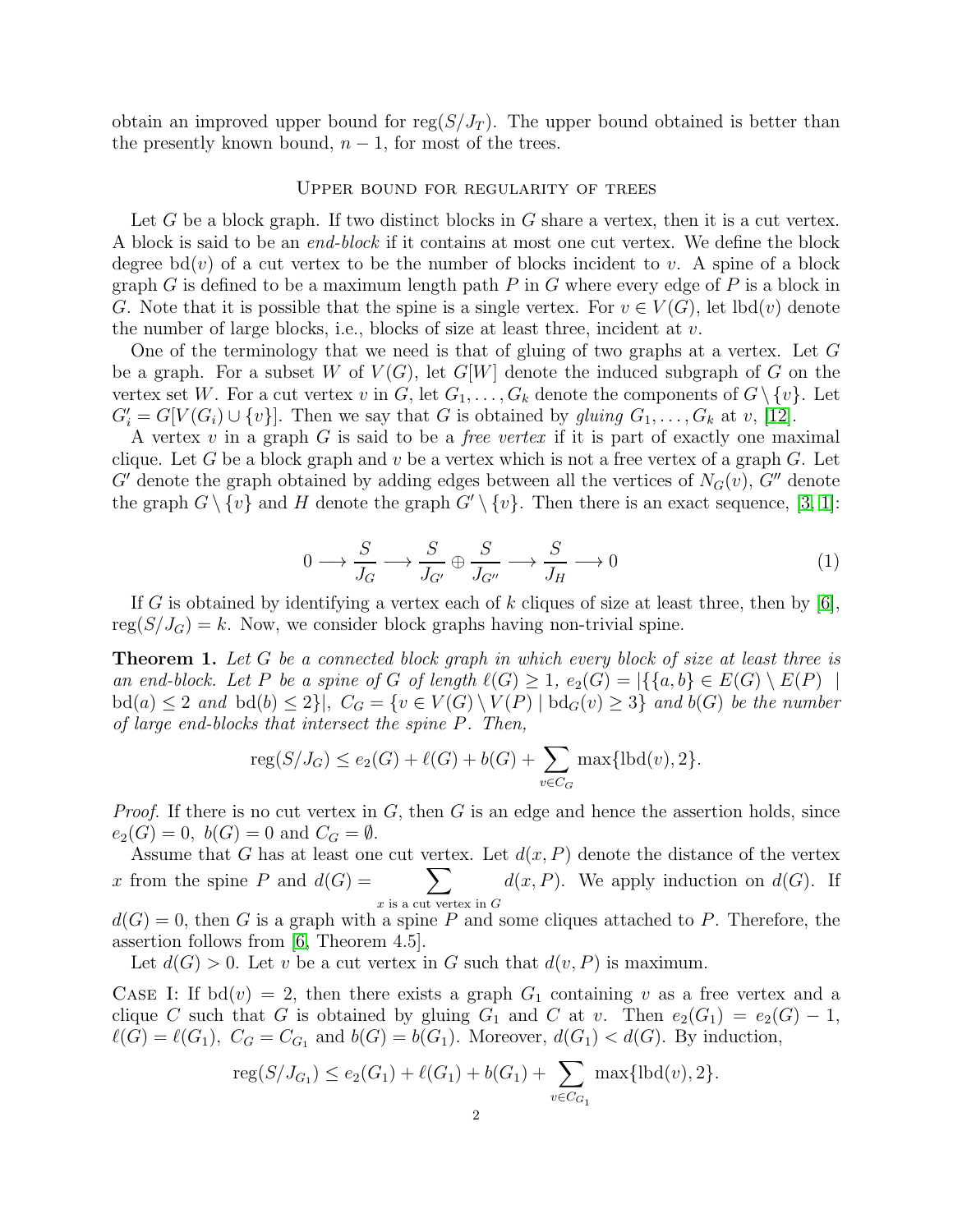By [\[6,](#page-5-6) Theorem 3.1],  $reg(S/J_G) = reg(S/J_{G_1}) + 1$ . Hence the assertion follows.

CASE II: Assume that  $bd(v) \geq 3$ . Then  $v \in C_G$ . Since v is not a free vertex, it follows from the exact sequence [\(1\)](#page-1-0) that

$$
\operatorname{reg}\left(\frac{S}{J_G}\right) \le \max\left\{\operatorname{reg}\left(\frac{S}{J_{G'}}\oplus \frac{S}{J_{G''}}\right), \operatorname{reg}\left(\frac{S}{J_H}\right) + 1\right\}.
$$

Since H is an induced subgraph of G',  $reg(S/J_H) \leq reg(S/J_{G'})$ . Therefore, we get

$$
\operatorname{reg}\left(\frac{S}{J_G}\right) \le \max\left\{\operatorname{reg}\left(\frac{S}{J_{G''}}\right), \operatorname{reg}\left(\frac{S}{J_{G'}}\right) + 1\right\}.
$$

We show that both the entries on the right hand side of the above inequality satisfies the bound given in the assertion.

Note that v is not a cut vertex in  $G'$  and if  $v \neq y \in V(G)$  is a cut vertex of  $G'$ , then it is a cut vertex of G as well. Therefore,  $d(G') = d(G) - d(v, P) < d(G)$ . We also have  $C_{G'} = C_G \setminus \{v\}.$  It can be seen that  $e_2(G') \le e_2(G)$  and  $\ell(G) = \ell(G')$ . By induction hypothesis,

$$
reg(S/J_{G'}) \le e_2(G') + \ell(G') + b(G') + \sum_{x \in C_{G'}} [max\{lbd(x), 2\}].
$$

If  $d(v, P) = 1$ , then  $b(G') = b(G) + 1$  and for every  $u \in C_{G'}$ ,  $\text{lbd}_{G'}(u) = \text{lbd}_G(u)$ . Therefore,

$$
\sum_{x \in C_G} [\max\{\text{lbd}_G(x), 2\}] = \sum_{x \in C_{G'}} [\max\{\text{lbd}_{G'}(x), 2\}] + \max\{\text{lbd}_G(v), 2\}.
$$

Hence

$$
reg(S/J_{G'}) \le e_2(G) + \ell(G) + b(G) + 1 + \sum_{x \in C_{G'}} [max\{lbd_G(x), 2\}]
$$
  
 
$$
\le e_2(G) + \ell(G) + b(G) + \sum_{x \in C_G} [max\{lbd_G(x), 2\}] - 1.
$$

If  $d(v, P) > 1$ , then  $b(G') = b(G)$ . Further, there is a vertex  $u_v \in C_{G'}$  which is the unique cut vertex neighbor of v. Morever, we have  $lbd_{G'}(u_v) = lbd_G(u_v) + 1$  and for every  $u \in C_{G'} \setminus \{u_v\}$ ,  $\text{lbd}_{G'}(u) = \text{lbd}_G(u)$ . Therefore,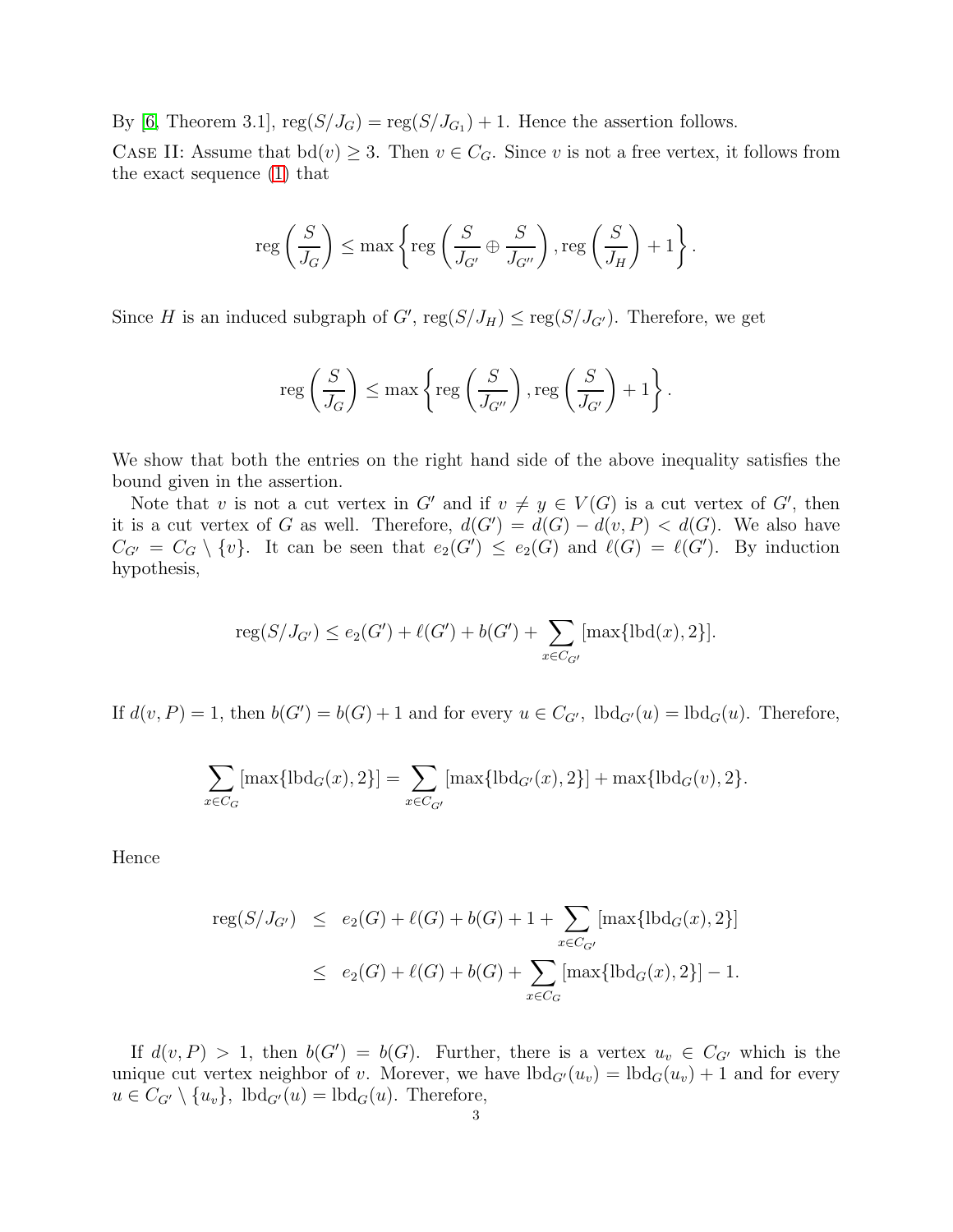$$
\sum_{x \in C_{G'}} [\max\{\text{lbd}_{G}(x), 2\}] = \sum_{x \in C_{G'} \setminus \{u_v\}} [\max\{\text{lbd}_{G'}(x), 2\}] + \max\{\text{lbd}_{G'}(u_v), 2\}
$$
\n
$$
= \sum_{x \in C_{G'} \setminus \{u_v\}} [\max\{\text{lbd}_{G}(x), 2\}] + \max\{\text{lbd}_{G}(u_v) + 1, 2\}
$$
\n
$$
\leq \sum_{x \in C_{G'} \setminus \{u_v\}} [\max\{\text{lbd}_{G}(x), 2\}] + \max\{\text{lbd}_{G}(u_v), 2\} + 1
$$
\n
$$
\leq \sum_{x \in C_{G'} \setminus \{u_v\}} [\max\{\text{lbd}_{G}(x), 2\}] + \max\{\text{lbd}_{G}(u_v), 2\}
$$
\n
$$
+ \max\{\text{lbd}_{G}(v), 2\} - 1
$$
\n
$$
= \sum_{x \in C_G} [\max\{\text{lbd}_{G}(x), 2\}] - 1.
$$

Therefore,

$$
reg(S/J_{G'}) \le e_2(G) + \ell(G) + b(G) + \sum_{x \in C_G} [max{lbd_G(x), 2}] - 1.
$$

Now we consider the graph  $G'' = G \setminus \{v\}$ . Let  $\text{lbd}_G(v) = r$ . Then  $G''$  is the disjoint union of  $G_1$  which is the connected component of  $G''$  containing P and  $C_1, \ldots, C_r$  maximal cliques on at least 2 vertices and possibly some isolated vertices. Hence  $reg(S/J_{G''}) = reg(S/J_{G_1}) + r$ . For all  $x \in V(G_1)$ ,  $lbd_{G_1}(x) = lbd_G(x)$  and  $d(G_1) = d(G) - d(v, P) < d(G)$ . Therefore, by induction hypothesis

$$
reg(S/J_{G_1}) \le e_2(G'') + \ell(G_1) + b(G_1) + \sum_{x \in C_{G_1}} [max{lbd_{G_1}(x), 2}].
$$

Now, there are two possibilities, namely  $e_2(G'') = e_2(G) + 1$  or  $e_2(G'') = e_2(G)$ .

If  $e_2(G'') = e_2(G) + 1$ , then the unique cut vertex neighbor  $u_v$  of v has block degree 2 in  $G_1$ . Therefore  $C_{G_1} = C_G \setminus \{v, u_v\}$  so that

$$
reg(S/J_{G_1}) \le e_2(G) + 1 + \ell(G_1) + b(G_1) + \sum_{x \in C_{G_1}} \max\{\text{lbd}_{G_1}(x), 2\}
$$
  
\n
$$
\le e_2(G) + \ell(G_1) + b(G_1) + \sum_{x \in C_{G_1}} [\max\{\text{lbd}_{G_1}(x), 2\}] + \max\{\text{lbd}_{G_1}(u_v), 2\}
$$
  
\n
$$
\le e_2(G) + \ell(G_1) + b(G_1) + \sum_{x \in C_{G \setminus \{v\}} } [\max\{\text{lbd}_G(x), 2\}].
$$

Note also that  $r = \text{lbd}_G(v)$ . Hence

$$
reg(S/J_{G''}) = reg(S/J_{G_1}) + r \le e_2(G) + \ell(G) + b(G) + \sum_{x \in C_G} max{lbd_G(x), 2}.
$$

For the case when  $e_2(G'') = e_2(G)$ , we have  $C_{G_1} = C_{G \setminus \{v\}}$ . Now as argued in the previous case, one can conclude that

$$
reg(S/J_{G''}) \le e_2(G) + \ell(G) + b(G) + \sum_{x \in C_G} \max\{\text{lbd}_G(x), 2\}.
$$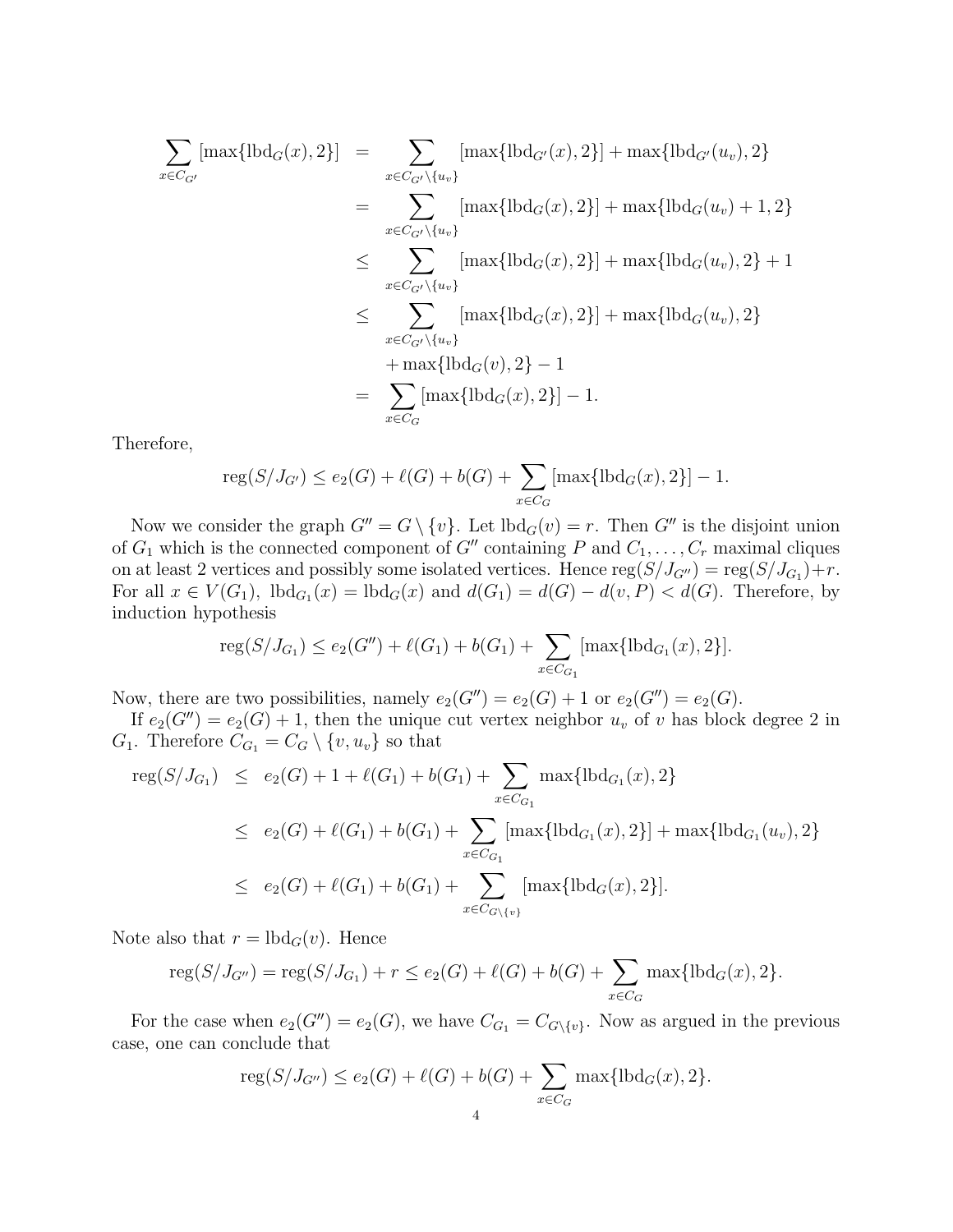As an immediate consequence, we generalize [\[6,](#page-5-6) Corollary 4.8] to get an upper bound for the regularity of all trees.

**Corollary 2.** Let T be a tree on [n] with spine P of length  $\ell$ . Let  $e_2$  denote the number of edges that are not in  $P$  and with both end points having degree at most 2 and  $d_3$  denote the number of vertices, not in P, and having degree at least 3. Then

$$
reg(S/J_T) \le e_2 + \ell + 2d_3.
$$

*Proof.* Following the notation of Theorem [1,](#page-1-1)  $b(T) = 0$  and  $b d_T(x) = 0$  for each  $x \in V(T)$ so that max $\{\text{lbd}_T(x), 2\} = 2$ . Now the assertion follows directly from Theorem [1.](#page-1-1)

Example 3. Here we illustrate by an example a block graph considered in Theorem [1.](#page-1-1)

Let G be the graph given on the right side. Following the notation in Theorem [1,](#page-1-1) we can see that  $e_2(G) = 1$ ,  $\ell(G) =$  $4, b(G) = 0$  and  $|C_G| = 2$ . Therefore, we get  $reg(S/J_G) \leq$ 9. We have computed the regularity of this graph using Macaulay 2 and have found that the graph attains the regularity upper bound.



We also note that the upper bound we obtained in Theorem [1](#page-1-1) coincides with the lower bound for the regularity of Flower graph  $F_{h,k}(v)$  proved in Corollary 3.5 of [\[9\]](#page-5-8).

**Corollary 4.** Let  $F_{h,k}(v)$  denote the graph obtained by identifying a free vertex each of h copies of  $C_3$  and  $k \geq 1$  copies of  $K_{1,3}$  at a common vertex v. Then  $\text{reg}(S/J_{F_{h,k}(v)}) = 2k + h$ .

*Proof.* Let  $G = F_{h,k}(v)$ . Following the notation in Theorem [1,](#page-1-1) we get  $e_2(G) = 0$  and  $b(G) = h$ . If  $k \leq 2$ , then  $C(G) = \emptyset$  and if  $k > 2$ , then  $C(G)$  consists of all the certer vertices of  $k-2$  copies of  $K_{1,3}$  outside a fixed spine. Therefore, it follows from Theorem [1](#page-1-1) that  $reg(S/J_G) \leq 2k + h$ . Following the notation in the article [\[9\]](#page-5-8), it can be seen that  $i(F(v)) = k + 1$  and  $cdeg(v) = h + k$ . This proves the assertion.

It may also be noted that the upper bound is not attained by all block graphs. For example, in the case of the graph considered in [\[9,](#page-5-8) Example 3.8], our bound gives the value 6 while the actual regularity is 5.

Acknowledgement: We thank the Science and Engineering Research Board (SERB) of Government of India for partially funding this work through the Extra Mural Project Grant No. EMR/2016/001883. We also thank the National Board for Higher Mathematics for partially funding this work through the project No. 02011/23/2017/R&D II/4501. We also thank the anonymous reviewer for the valuable comments.

## **REFERENCES**

- <span id="page-4-2"></span>[1] D. Bolognini, A. Macchia, and F. Strazzanti. Binomial edge ideals of bipartite graphs. European Journal of Combinatorics, 70:1 – 25, 2018.
- <span id="page-4-0"></span>[2] F. Chaudhry, A. Dokuyucu, and R. Irfan. On the binomial edge ideals of block graphs. An. Stiint. Univ. "Ovidius" Constanța Ser. Mat.,  $24(2):149-158$ ,  $2016$ .
- <span id="page-4-1"></span>[3] V. Ene, J. Herzog, and T. Hibi. Cohen-Macaulay binomial edge ideals. Nagoya Math. J., 204:57–68, 2011.